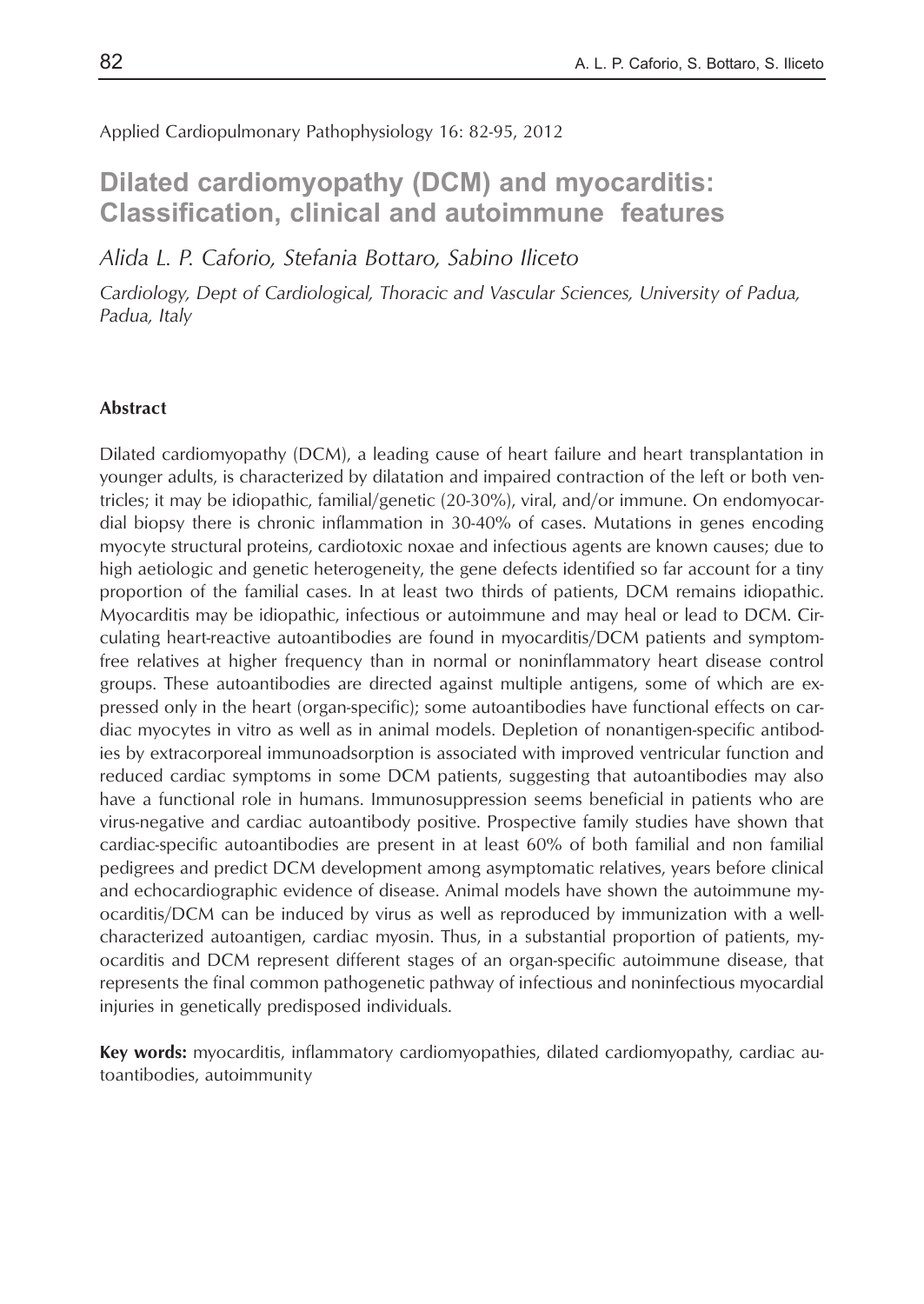## **List of abbreviations**

| <b>AHA</b>      | anti-heart autoantibodies         |  |
|-----------------|-----------------------------------|--|
| ANT             | adenine nucleotide translocator   |  |
| BCKD-E2         | branched chain $\alpha$ -ketoacid |  |
|                 | dehydrogenase dihydrolipoyl       |  |
|                 | transacylase                      |  |
| CB <sub>3</sub> | Coxsackie B3                      |  |
| cTnI            | cardiac Troponin I                |  |
| DCM             | dilated cardiomyopathy            |  |
| <b>ELISA</b>    | enzyme-linked immunosorbent       |  |
|                 | assay                             |  |
| EMB             | endomyocardial biopsy             |  |
| HSP             | heat shock proteins               |  |
| MHC             | myosin heavy chain                |  |
| PKA             | protein kinase A                  |  |
| <b>PCR</b>      | polymerase chain reaction         |  |
| s-I IFL         | standard indirect immunofluo-     |  |
|                 | rescence                          |  |
| SPRIA           | indirect micro solid-phase<br>ra- |  |
|                 | dioimmunoassay                    |  |

### **Introduction**

According to the current WHO classification of cardiomyopathies, dilated cardiomyopathy (DCM) is characterized by dilatation and impaired contraction of the left or both ventricles; it may be idiopathic, familial/genetic, viral, and/or immune [1]. The diagnosis of DCM requires exclusion of known, specific causes of heart failure, including coronary artery disease. On endomyocardial biopsy (EMB) there is myocyte loss, compensatory hypertrophy, fibrous tissue and immunohistochemical findings consistent with chronic inflammation (myocarditis) in 30-40% of cases. DCM represents a leading cause of severe heart failure and heart transplantation in younger adults, with an annual incidence of up to 100 patients and a prevalence of 300 to 400 patients per million in the USA. DCM is familial in 20-30% of cases. Mutations in genes encoding myocyte structural proteins, cardiotoxic substances and drugs and infectious agents, especially viruses, are known causes; however, due to high aetiologic and genetic heterogeneity, the gene defects identified so far account for a tiny proportion of the familial cases [2]. In at least two-thirds of patients, aetiology of DCM remains idiopathic.

Myocarditis is an inflammatory disease of the myocardium, and is diagnosed by EMB using established histological, immunological and immunohistochemical criteria; it may be idiopathic, infectious or autoimmune and may heal or lead to DCM [1-4]. Etiopathogenetic causes of myocarditis are detailed in Table 1.

### **Pathology of myocarditis**

Based only on histopathologic criteria, several distinct types of myocarditis have been identified: lymphocytic, eosinophilic, polymorphous, giant cell, and granulomatous myocarditis. Lymphocytic myocarditis is the most common type of myocarditis in Western countries and most cases are documented or presumed to have viral origin. In order to develop uniform, and reproducible morphologic criteria for the pathologic diagnosis of myocarditis, a panel of cardiac pathologists developed a classification of the disease based on histologic features of EMB specimens [3]. The Dallas classification adopts two different types of terminology for the first EMB and for the second one, which should be scheduled after at least 6 weeks (Tab 2). The first EMB may recognise active myocarditis in the presence of inflammatory cell infiltrates associated with necrosis or degeneration of cardiomyocytes, borderline myocarditis when only the inflammatory cells are seen, or absence of myocarditis in the absence of inflammation. On the second or follow-up EMB, the pathologist, comparing the morphological findings with those observed in the preceding biopsy sample, may identify persistent, resolving or healed myocarditis. Myocarditis can be labelled as "persistent" or "resolving" only if a diagnosis of myocarditis is unequivocally achieved on a previous EMB.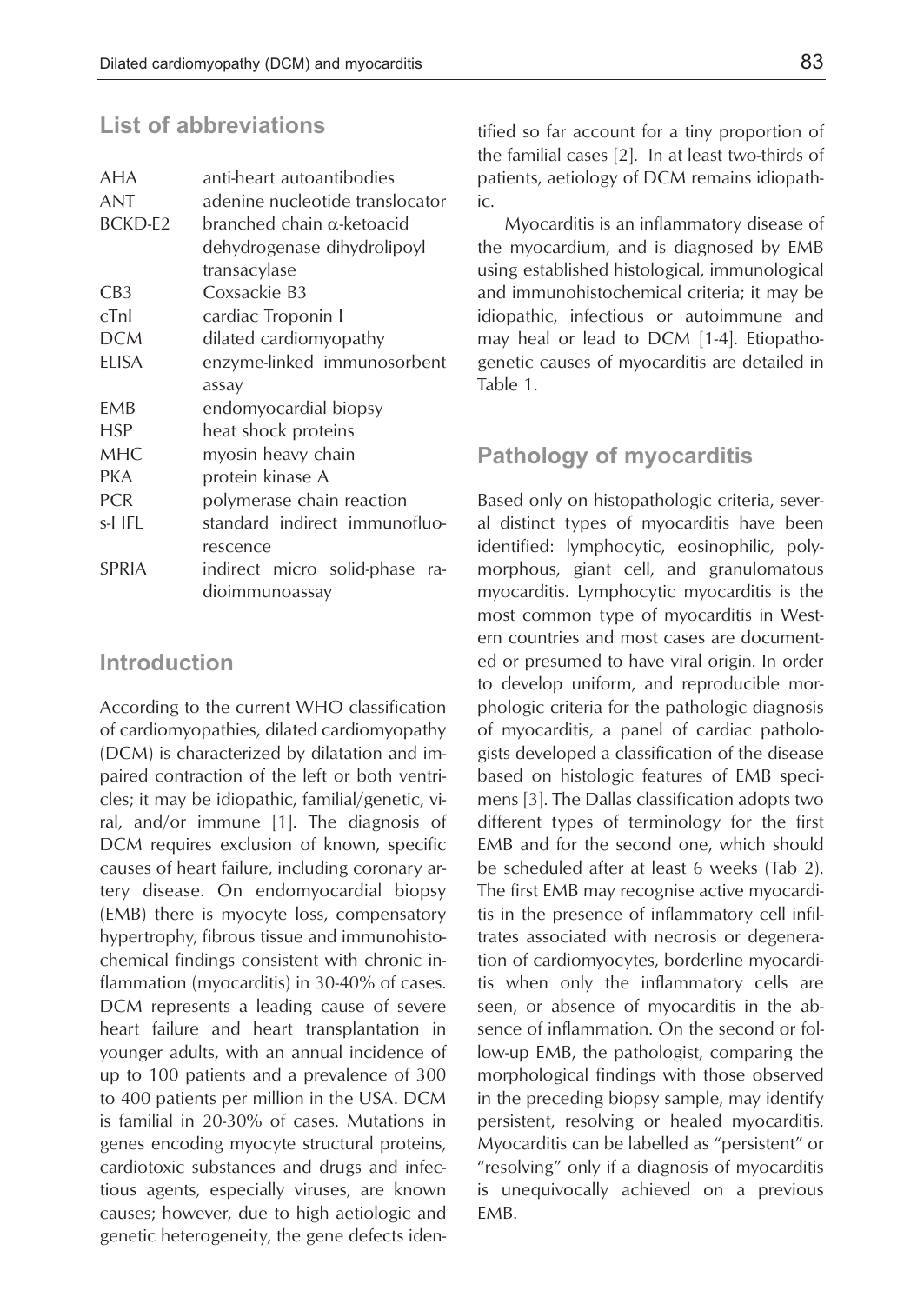| 1. Infective Myocarditis       |                                                                                                                                 |
|--------------------------------|---------------------------------------------------------------------------------------------------------------------------------|
| <b>Bacterial</b>               | Staphylococcus, Streptococcus, Pneumococcus, Meningo-                                                                           |
|                                | coccus, Gonococcus, Salmonella, Corynebacterium diphthe-<br>riae, Haemophilus influenzae, Mycobacterium (tuberculosis),         |
|                                | Mycoplasma pneumoniae, Brucella                                                                                                 |
| Spirochetal                    | Borrelia (Lyme disease), Leptospira (Weil disease)                                                                              |
| Fungal                         | Aspergillus, Actinomyces, Blastomyces, Candida, Coccidioi-                                                                      |
|                                | des, Cryptococcus, Histoplasma, Mucormycoses, Nocardia,                                                                         |
|                                | Sporothrix                                                                                                                      |
| Protozoal                      | Trypanosoma cruzi, Toxoplasma gondii, Entamoeba,<br>Leishmania                                                                  |
| Parasitic                      | Trichinella spiralis, Echinococcus granulosus, Tenia solium                                                                     |
| Rickettsial                    | Coxiella burnetii (Q fever), R. rickettsii (Rocky Mountain<br>spotted fever), R. tsutsugamuschi                                 |
| Viral                          | coxsackievirus A and B, echovirus, poliovirus, hepatitis viru-                                                                  |
|                                | ses, influenza A and B viruses, adenovirus, respiratory syn-                                                                    |
|                                | cytial virus, mumps virus, measles virus, rubella virus, den-                                                                   |
|                                | gue virus, Chikungunya virus, yellow fever virus, Junin virus,                                                                  |
|                                | Lassa fever virus, lymphocytic choriomeningitis virus, herpes                                                                   |
|                                | simplex virus, varicella-zoster, human herpes virus-6, cyto-<br>megalovirus, Epstein-Barr virus, variola virus, vaccinia virus, |
|                                | parvovirus B19, rabies virus, human immunodeficiency virus-                                                                     |
|                                | 1                                                                                                                               |
| 2. Immune-mediated Myocarditis |                                                                                                                                 |
| Allergens                      | Tetanus toxoid, Vaccines, Serum sickness                                                                                        |
|                                | Drugs: penicillin, cefaclor, colchicine, furosemide, isoniazid,                                                                 |
|                                | lidocaine, tetracycline, sulfonamides, phenytoin, phenylbuta-                                                                   |
|                                | zone, methyldopa, thiazide diuretics, amitriptyline                                                                             |
| Alloantigens                   | Heart transplant rejection                                                                                                      |
| Autoantigens                   | Idiopathic: Virus-negative lymphocytic, virus-negative giant<br>cell                                                            |
|                                | Associated with autoimmune or immune-oriented disorders:                                                                        |
|                                | systemic lupus erythematosus, rheumatoid arthritis, Churg-                                                                      |
|                                | Strauss syndrome, Kawasaki's disease, inflammatory bowel                                                                        |
|                                | disease, scleroderma, polymyositis, myasthenia gravis, insu-                                                                    |
|                                | lin-dependent diabetes mellitus, thyrotoxicosis, sarcoidosis,                                                                   |
|                                | Wegener's granulomatosis                                                                                                        |
| 3. Toxic Myocarditis           |                                                                                                                                 |
| Drugs                          | amphetamines, anthracyclines, cocaine, cyclophosphamide,                                                                        |
|                                | ethanol, fluorouracil, lithium, catecholamines, hemetine, in-                                                                   |
| <b>Heavy Metals</b>            | terleukin-2, trastuzumab, clozapine<br>copper, iron, lead                                                                       |
| Miscellaneous                  | scorpion sting, snake, and spider bites, bee and wasp                                                                           |
|                                | stings, carbon monoxide, inhalants, phosphorus, arsenic,                                                                        |
|                                | sodium azide                                                                                                                    |
| Hormones                       | Pheochromocytoma, Vitamins: beri-beri                                                                                           |
| Physical agents                | Radiation, electric shock                                                                                                       |

*Table 1: Etiopathogenetic agents associated with myocarditis/inflammatory cardiomyopathy*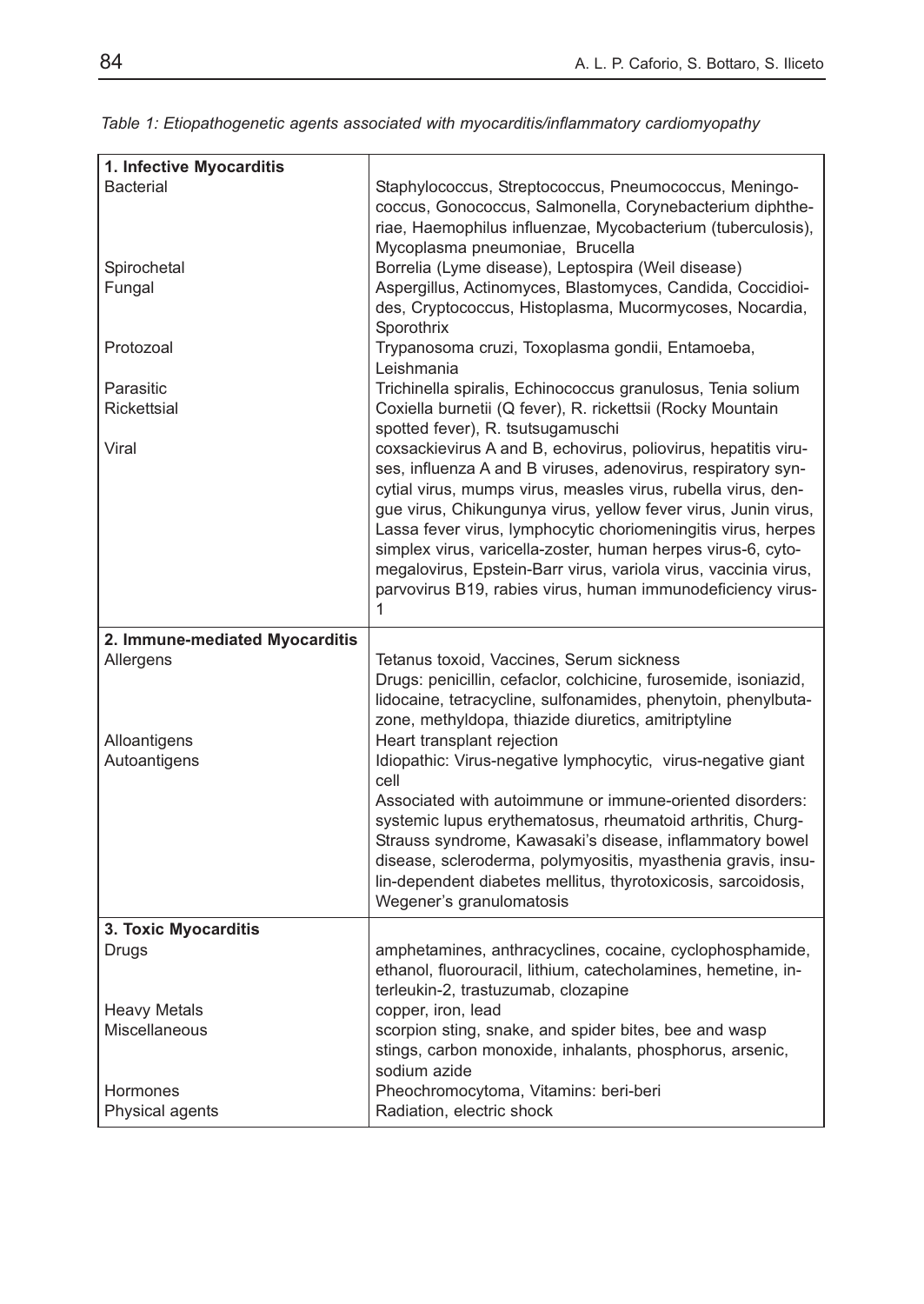| <b>I EMB</b>                                 | <b>II EMB</b>                        |
|----------------------------------------------|--------------------------------------|
| Active                                       | Persistent                           |
| (Inflammatory cells + necrosis/degeneration) | (with or without Fibrosis)           |
| <b>Borderline</b>                            | Resolving                            |
| (Inflammatory cells)                         | (with or without Fibrosis)           |
| <b>Negative</b>                              | Healed<br>(with or without Fibrosis) |

*Table 2: Myocarditis: Histopathological criteria from Dallas Classification (Aretz, Am J Cardiovasc Pathol 1987;1:3-14)*

Although the Dallas criteria include the advantage of using a simple, universally accepted and standardized terminology, they have some important limitations. In the original Dallas classification, other histologic types of inflammatory infiltrate (e.g. lymphocytic, eosinophilic, neutrophilic or giant cell) are just mentioned in the view of a possible differentiation between a primary (or idiopathic) form of myocarditis from a process secondary to a known cause [3]. It is not specified if the terminology (e.g. active, borderline, healing with or without fibrosis) that is currently used in the most common form (lymphocytic myocarditis) can be equally applied to the other forms. Myocyte changes including frank necrosis and degeneration have been described in the original report from Aretz [3], however specification of the type and extension of myocyte damage was not included in the classification. It is very difficult to foresee the natural history of the disease and the specific timing of its evolution, however, when EMB is performed and a thorough morphological evaluation carried out, it is mandatory to add temporal information of the lesion, and highlight the clinical history in order to provide indications on the disease course. This approach may avoid the unrestricted use of the term borderline myocarditis. This term should not be inappropriately used for chronic forms, which instead are defined "inflammatory cardiomyopathy" [1].

The intensity and distribution of the inflammatory infiltrate are highly variable, ranging from a solitary small focus to multifocal aggregates to diffuse myocardial involvement. On routine haematoxylin eosin stained sections it may be difficult to characterize interstitial cells, since normal myocardial components such as mast cells, fibroblast nuclei cut in cross section, pericytes, histiocytes, and endothelial cells may resemble lymphocytes [5,6]. Recently, a cut off of <14 leucocytes/mm2 with the presence of T lymphocytes <7 cells/mm2 has been considered a more realistic value [7]. Most experts in the field agree that an actual increase of sensitivity of EMB has been reached combining immunohistochemistry and routine histology. A large panel of monoclonal and polyclonal antibodies is now mandatory to identify and characterize the inflammatory cell population as well as the activated immunological processes [5,6]. Angelini et al showed that in patients who did not fulfil the Dallas criteria, immunohistochemistry allowed to detect inflammatory infiltrates in the myocardium, characterized by T-lymphocytes and macrophages, thus excluding the possibility of acute ischemia, that is characterized by a neutrophilic infiltrate [5,6]. The presence of an inflammatory infiltrate on immunohistochemical analysis together with molecular detection of genomic sequences for cardiotropic viruses by polymerase chain reaction (PCR) increases the diagnostic accuracy of EMB in those cases of myocarditis in which the application only of the Dallas criteria would otherwise have failed to detect and characterize the inflammatory disease [5,6,8- 9].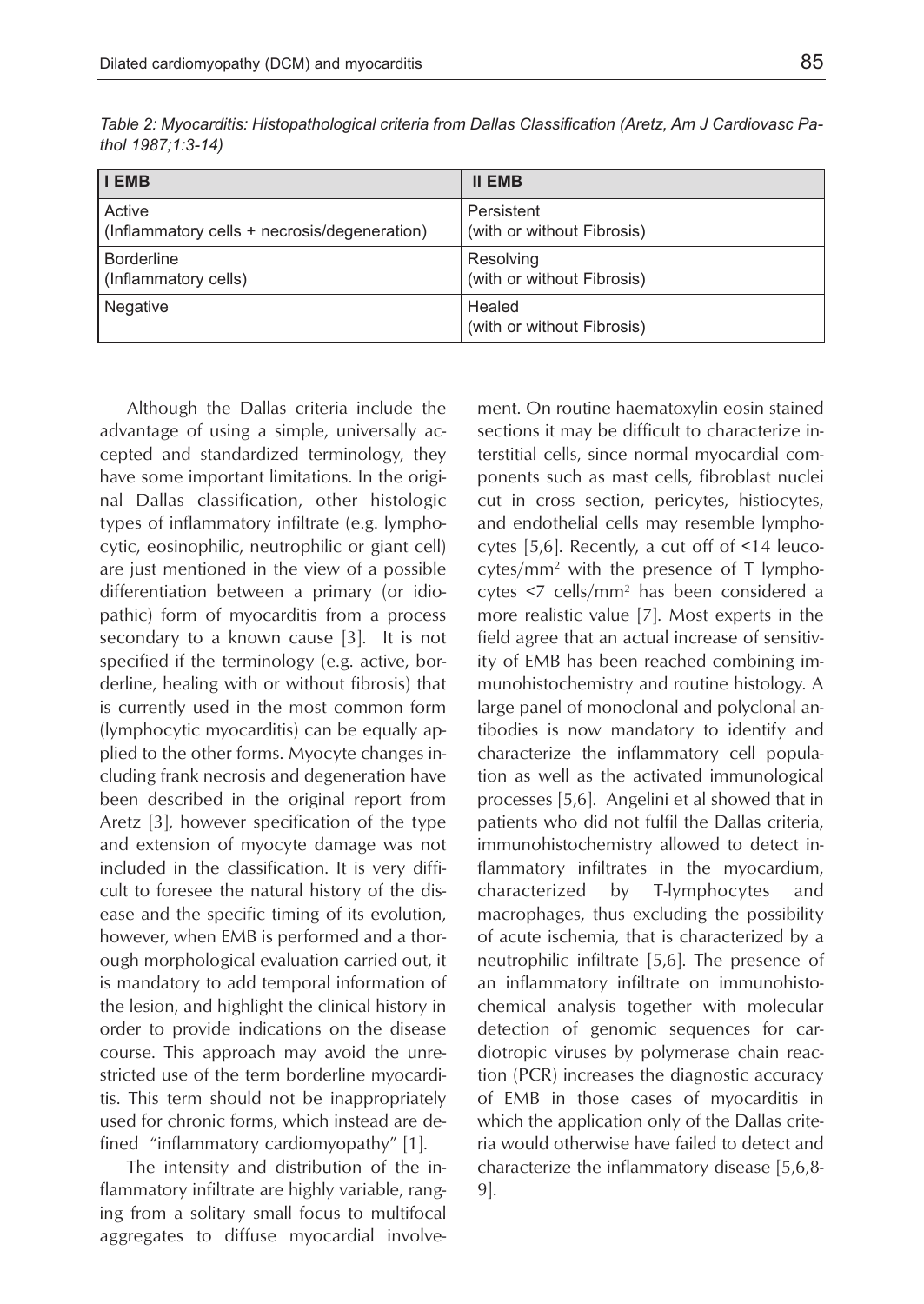### **Clinical features in myocarditis**

The clinical features of myocarditis are heterogeneous [10-15]. Cardiac involvement may be preceded (1-2 weeks) by a systemic flu-like illness. Myocarditis may be subclinical, causing minor symptoms (palpitation, atypical chest pain), ECG abnormalities (atrioventricular conduction disturbance, bundle branch block, ST and T-wave changes), or arrhythmias (paroxysmal atrial fibrillation or ventricular arrhythmias) with or without global or regional left and/or right ventricular dysfunction. Pericardial involvement commonly coexists with myocarditis. Other presentations of myocarditis include syncope, sudden death, acute right or left ventricular failure, cardiogenic shock, or DCM. A syndrome mimicking acute myocardial infarction, but with normal coronary arteries, may also occur. Prognosis of myocarditis is thought to be good, with complete recovery in the majority of patients. However, myocarditis can cause fulminant and fatal heart failure. Relapses may occur, and about one third of patients will develop residual mild left ventricular dysfunction or DCM. Thus, in a patient subset, myocarditis and DCM represent the acute and chronic stages of an inflammatory disease of the myocardium, which can be viral, post infectious immune or primarily organ-specific autoimmune [1-4].

## **Autoimmune features in myocarditis/DCM**

Autoimmune diseases fulfil at least two of the major criteria proposed by Rose [16-17]. Fulfilled Rose-Witebski autoimmune criteria in human myocarditis/DCM include familial aggregation and clustering of autoimmune diseases in patients and relatives, a weak association with HLA-DR4, DR5, lymph mononuclear cell infiltrates and/or abnormal expression of HLA class II and adhesion molecules on cardiac endothelium on EMB, in the affected patients and family members, increased levels of circulating cytokines and cardiac autoantibodies in patients and family members, experimental models of both antibody-mediated and cell-mediated autoimmune myocarditis/DCM following immunization with relevant autoantigen(s), the best characterized of which are cardiac myosin and the beta-1 adrenergic receptor [18-33] (Table 3).

## **Anti-heart autoantibodies (AHA) by standard indirect immunofluorescence (s-I IFL)**

Several researchers reported antibodies to distinct cardiac antigens in myocarditis and DCM by s-I IFL, but the organ- and diseasespecificity of these antibody types were not always evaluated [16]. These antibodies were either cross-reactive or untested on skeletal muscle. In addition, it remained unclear whether these antibodies were diseasespecific for myocarditis/DCM, because disease controls were not always tested [16].

Using indirect s-I IFL on 4 µm-thick unfixed fresh frozen cryostat sections of blood group O normal human atrium, ventricle and skeletal muscle, and absorption with human heart and skeletal muscle and rat liver, organspecific IgG anti-heart autoantibodies (AHA) giving a diffuse cytoplasmic staining pattern of myocytes, and a negative pattern on skeletal muscle, were found in about one third of myocarditis/DCM patients and their symptom-free family members, in 1% of patients with other cardiac disease, in 3% of normal subjects, and in 17% of patients without cardiac disease, but with autoimmune polyendocrinopathy [16,19,23-24,34]. AHA of the cross-reactive 1 type, which exhibited partial organ-specificity for heart antigens by absorption and gave a fine striational staining pattern on myocytes, but were negative or only weakly stained skeletal muscle, were also more frequently detected in DCM/myocarditis than in controls. Conversely, AHA of the cross-reactive 2 type, which were entirely skeletal muscle cross-reactive by absorption and gave a broad striational "myas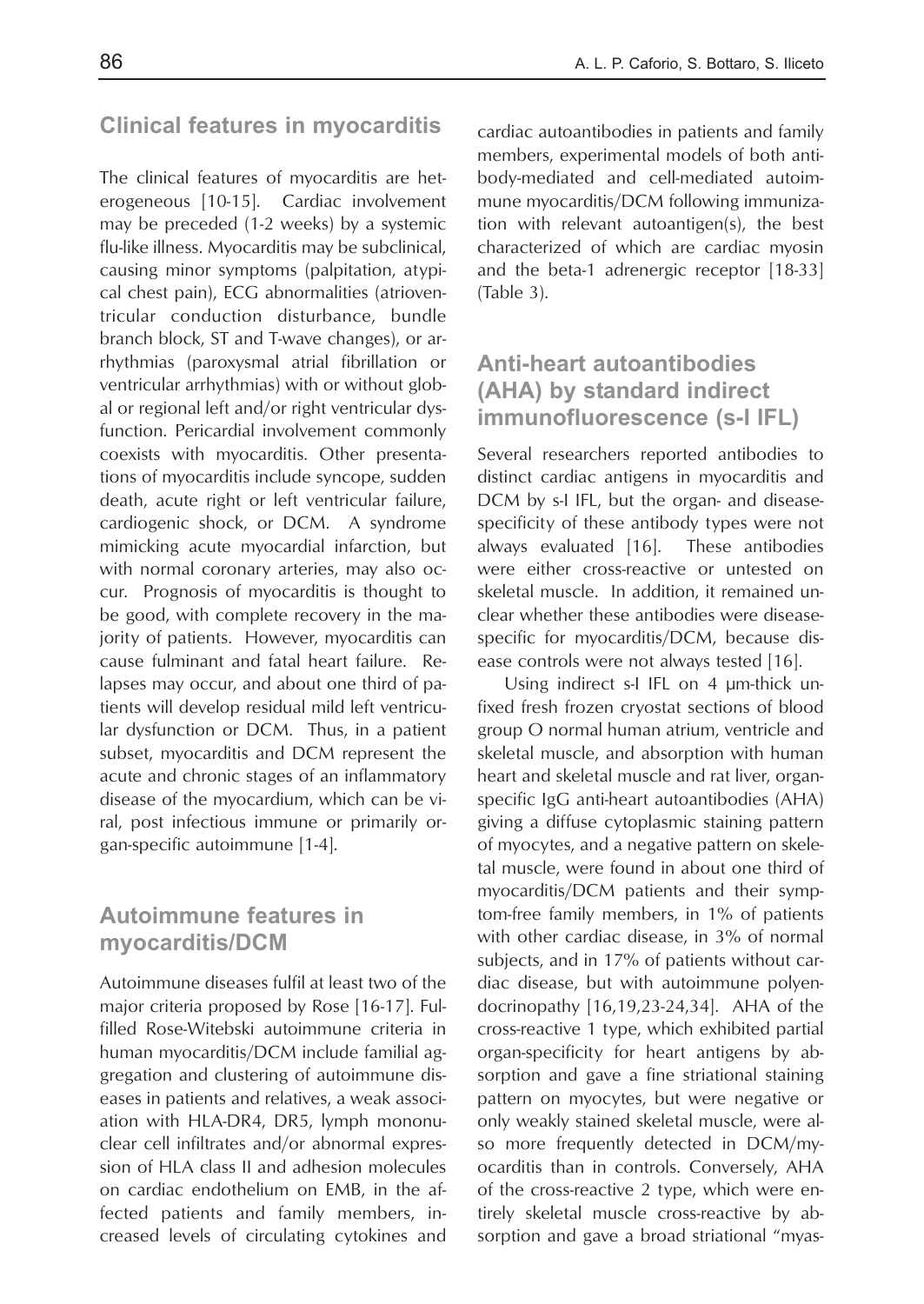*Table 3: Fullfilled Rose-Witebsky autoimmune features in myocarditis/DCM*

#### **Major**

- Mononuclear cell infiltration and abnormal HLA expression in the target organ (organ-specific disease) in the absence of infectious agents or known inflammatory causes: *yes*
- Circulating autoantibodies and/or autoreactive lymphocytes in patients and in unaffected family members: *yes*
- Autoantibody and/or autoreactive lymphocytes in situ within the affected tissue: *yes*
- Identification and isolation of autoantigen (s) involved: *yes*
- Disease induced in animals by immunisation with relevant autoantigen, and/or passive transfer of serum, purified autoantibody and/or lymphocytes: *yes*
- Efficacy of immunosuppressive therapy: *controversial*

#### **Minor**

- a) Common to all autoimmune disorders
- Middle-aged women most frequently affected: *no*
- Familial aggregation: *yes*
- HLA association: *controversial*
- Hypergammaglobulinemia: *no*
- Clinical course characterized by exacerbations and remissions: *yes*
- Autoimmune diseases associated in the same patient or in family members: *yes*

#### a) Typical of organ-specific autoimmune disorders

- Autoantigens at low concentration: *not known*
- Autoantibodies directly against organ-specific autoantigens: *yes*
- Immunopathology mediated by Type II, IV, V, VI reactions: *yes*
- Induction of antibodies induces an organ-specific disease/phenotype: *yes*
- Transfer of autoantibodies also transfers the disease/phenotype: *yes*

thenic" pattern on heart and skeletal muscle, were found in similar proportions among groups [19,23-24,34]. Prospective family studies have shown that AHA are present in at least 60% of both familial and non familial pedigrees, and are independent predictors of DCM development in symptom-free relatives at 5 year follow-up, in keeping with the view that autoimmunity is clinically relevant in the majority of myocarditis/DCM cases [19-20]. More recently AHA and anti-intercalated disk autoantibodies (AIDA), also detected by s-I IFL, have been found at increased frequency in idiopathic recurrent acute pericarditis, providing evidence for autoimmunity in this rare idiopathic heart disease [35].

**Autoantibodies to myosin heavy chain (MHC), other sarcolemmal autoantigens and heat shock proteins (HSP)**

Two of the autoantigens recognized by the AHA in DCM, were identified as a and b myosin heavy chain (MHC) isoforms, by Western blotting; several bands due to yet unknown antigens were also detected [25]. The a isoform is expressed solely within the atrial myocardium. Antibodies to this molecule represent organ-specific AHA. The identification of  $\alpha$  and  $\beta$  MHC as autoantigens in human DCM parallels what is seen in the experimental model [17,36,37] and in human myocarditis [24,26]. These findings have been confirmed by various groups [26,27]; a study suggested that the disease-specific antimyosin antibodies in DCM sera are mainly of IgG3 subclass [27]. In some studies the antimyosin antibodies were associated with dete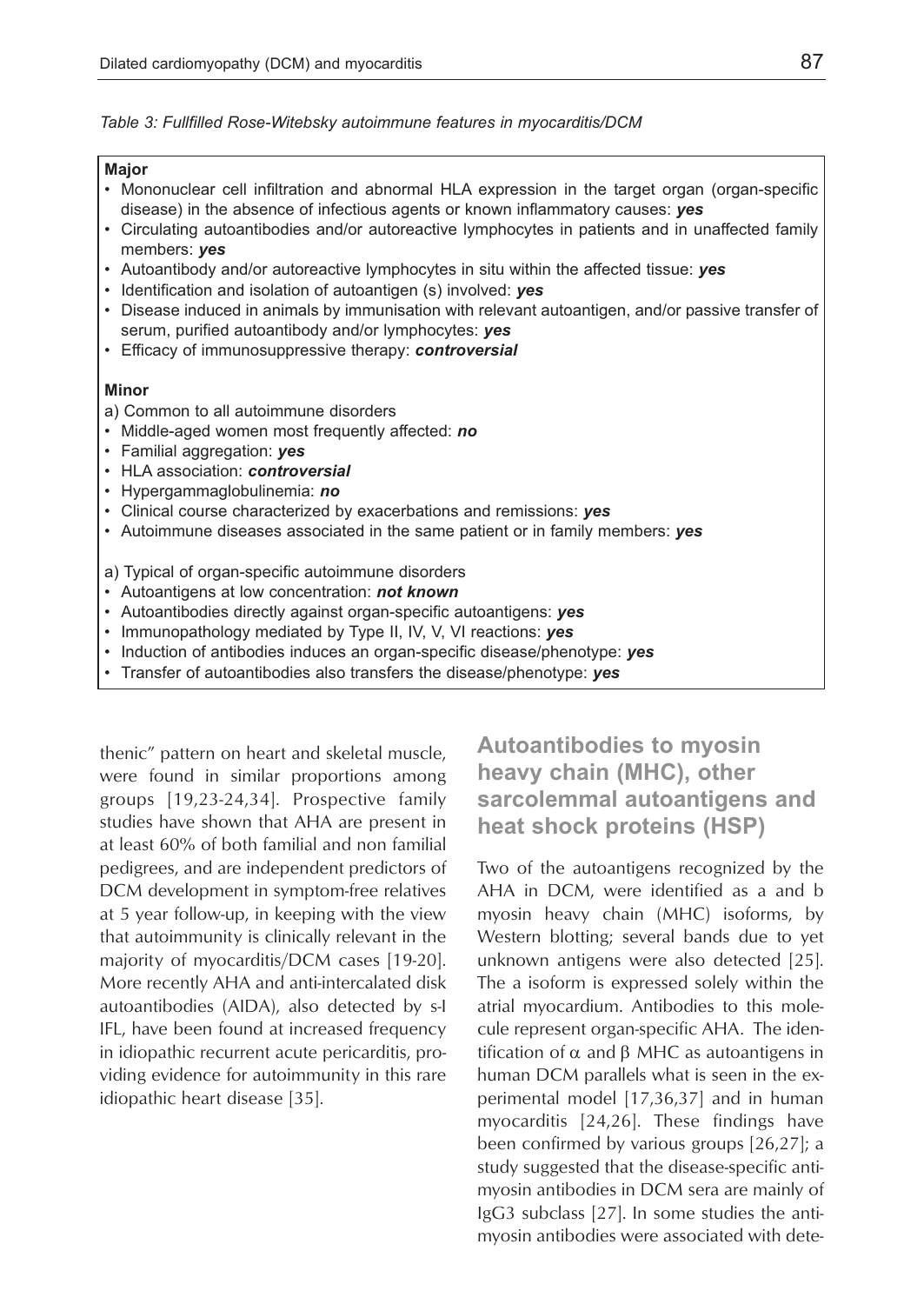rioration of cardiac function [16,26]. Others found antibodies to heat shock proteins (HSP) -60 and HSP-70 at higher frequency in DCM than in control subjects [16].

One study reported the effects of anti-cardiac myosin autoantibodies from human DCM patients, affinity-purified by immunoaffinity column chromatography, on contractility, L-type Ca2+ current and Ca2+ transients in continuously perfused rat ventricular myocytes [38]. The antibodies reduced the capacity of electrical field-stimulated myocytes to contract in a dose-dependent manner, but inhibition of contraction, expressed as a percentage of untreated cells, was independent of antibody titre. Myocytes treated with DCM antibodies raised peak systolic and diastolic levels of  $[Ca2+]$  in response to an increase in beating frequency (0.2 to 3.0 Hz) [38]. However, the antibodies were not internalized by myocytes and had no effect on L-type Ca2+ current, thus it was speculated that altered sensitivity of the myofilaments to  $[Ca2+]$  might be involved as a potential mechanism of anti-cardiac myosin antibody mediated impairment in DCM [38]. These in vitro data suggest that some of the anti-myosin antibodies, similar to other antibody specificities, may have a functional role in human DCM, influencing contractility of myocytes. Myosin is an intracellular protein, thus there are two major hypotheses, which may be not mutually exclusive, to explain interruption of tolerance to this autoantigen. These include molecular mimicry, since cross-reactive epitopes between cardiac myosin and infectious agents have been found, and myocyte necrosis due to viral infection or other tissue insults [37, 39-40]. Both mechanisms would explain the association of viral infection with autoimmune myocarditis/DCM. Infection with Coxsackie B3 (CB3) virus triggers antimyosin reactivity and autoimmune myocarditis in many mouse strains, and immunization with cardiac myosin induces organ-specific myocardial disease in the same susceptible strains [41- 42]. In some strains, such as Balb/c mice, CB3 virus-induced or myosin-induced myocarditis is T cell-mediated [42], whereas in other strains, such as DBA/2 mice, it is an antibody-mediated disease [43] . The same may apply to humans, so that the antimyosin antibodies may be directly pathogenic in some, but not all patients with myocarditis/DCM according to different immunogenetic backgrounds, isotype [43] and/or subclass specificity of these antibodies [27]. In keeping with this, an experimental model of myosininduced autoimmune myocarditis has revealed an additional mechanism by which anti-cardiac myosin autoantibodies may lead to heart dysfunction [44]. Li et al showed that anti-cardiac myosin antibodies induced by immunization with cardiac myosin or its pathogenic peptide S2-16 target the β-adrenergic receptor on the heart cell surface and specifically induce camp-dependent protein kinase A (PKA) activity in heart cells. Antibody-mediated cell signalling of PKA was inhibited by cardiac myosin, anti-IgG, or specific inhibitors of the β-adrenergic receptor pathway [44]. Monoclonal antibodies specific for cardiac myosin confirmed the cross-reactive mimicry between cardiac myosin and the b-adrenergic receptor. In addition, passive transfer of purified IgG from cardiacmyosin immunized rats produced IgG deposition and apoptosis and DCM-like changes in the heart of normal recipients [44].

Interestingly, mice deficient in the T cell costimulatory molecule PD1 spontaneously developed autoimmune DCM in the absence of inflammatory infiltrates, but accompanied by deposition of immune complexes on the surface of myocytes [45]. Sera from these mice contained high titer autoantibodies to cardiac Troponin I (cTnI); injected monoclonal antibodies to cTnI induced dilatation and heart dysfunction and were therefore considered responsible for the DCM in PD1 deficient mice [46]. The anti-cTnI antibodies possibly recognized cTnI expressed on the cardiomyocyte surface, did not cross-react with the Ca-channel, but enhanced the Ca2+ current [46], similar to the Ca2+ enhancement described for the antibodies against the adenine nucleotide translocator (ANT) [47-48],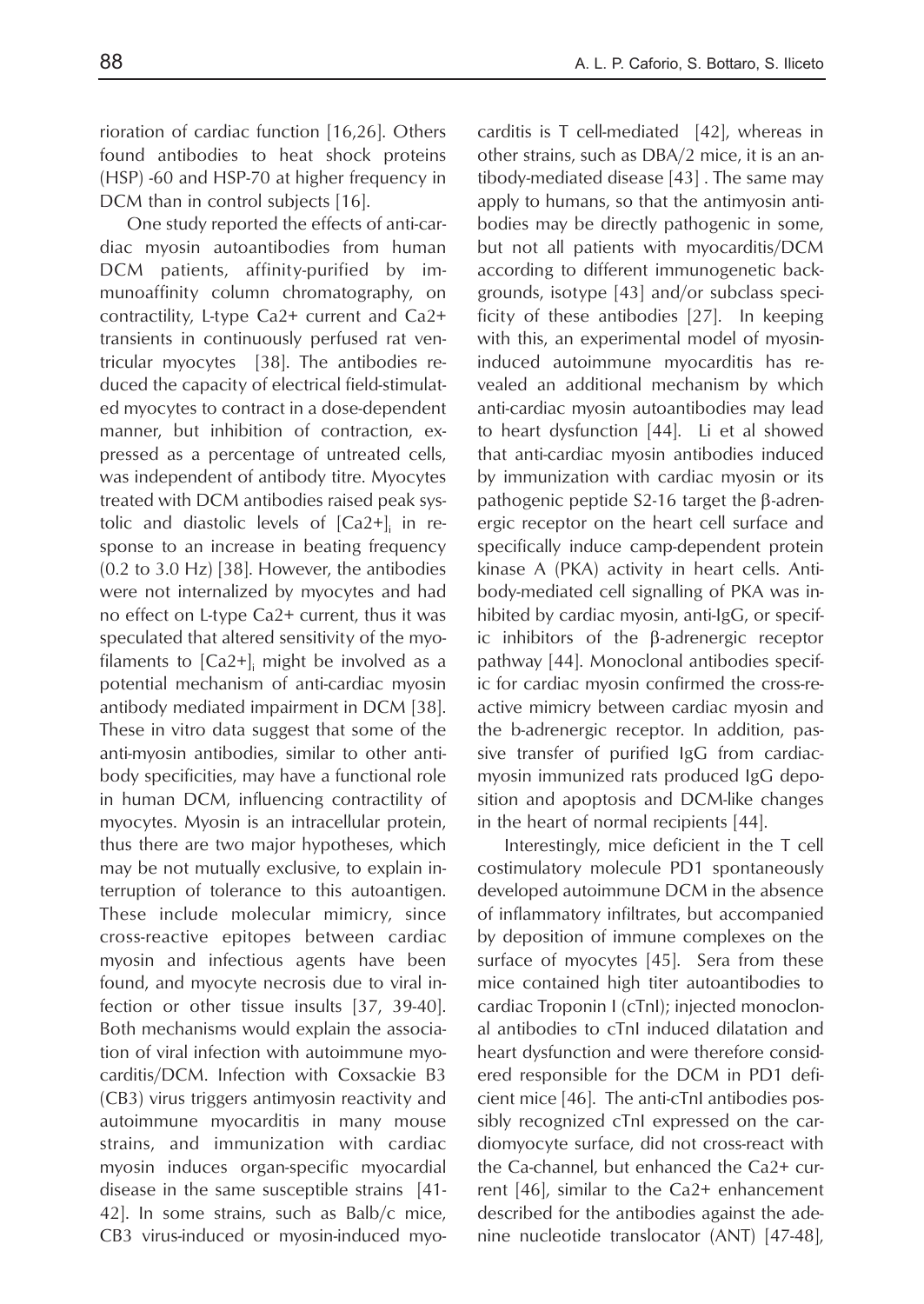the b1-adrenoceptor [28-31, 49-50], and cardiac myosin [38]. Thus it may be that distinct anti-cardiac autoantibody specificities contribute to the induction of humoral-mediated DCM, in the absence of myocardial inflammation, by affecting regulation of the Ca2+ current [18,46]. cTnI would be an organ-specific cardiac autoantigen; since one study failed to show a higher frequency of anti-cTnI antibodies in human DCM compared to ischemic heart disease [25], further clinical confirmatory work is needed.

## **Autoantibodies to sarcolemmal Na-K-ATPase**

A study, using porcine cerebral cortex Na-K-ATPase as antigen by enzyme-linked immunosorbent assay (ELISA), found anti-Na-K-ATPase autoantibodies in 26% of DCM and in 2% of normal subjects, and suggested that they might possess biologic activity [51]. Cardiac sudden death was independently predicted by the presence of antibodies. The authors speculated that these antibodies might lead to electrical instability, because of abnormal Ca 2+ handling by reduced Na-K-AT-Pase activity. It remains to be seen whether these antibodies are disease-specific for DCM. Sarcolemmal Na-K-ATPase does not seem to fulfil strict criteria of organ-specific cardiac autoantigen [16].

## **Autoantibodies to mitochondrial antigens**

Antibodies against mitochondrial antigens, the M7 [52], the adenine nucleotide translocator (ANT) [47-48] and the branched chain a-ketoacid dehydrogenase dihydrolipoyl transacylase (BCKD-E2) [53] have also been detected. The M7 antibodies, detected by ELISA on beef heart mitochondria, were of IgG class and were found in 31% of DCM patients, 13% of those with myocarditis, 33% of controls with hypertrophic cardiomyopathy, but not in controls with other cardiac disease, immune-mediated disorders, or in normal subjects [52]. Using an indirect micro solid-phase radioimmunoassay (SPRIA) and ANT, a protein of the internal mitochondrial membrane, purified from beef heart, liver and kidney as antigen, anti-ANT antibodies were found in 57-91% of myocarditis/DCM sera, and in no controls with ischemic heart disease, or in normal subjects [47]. Mitochondrial antigens have generally been classified as nonorgan-specific. The heart-specificity of the M7 antibodies was shown by absorption studies, whereas these were not performed with the ANT and the BCKD-E2 antibodies. Experimentally induced affinity-purified anti-ANT antibodies cross-reacted with calcium channel complex proteins of rat cardiac myocytes, induced enhancement of transmembrane calcium current, and produced calcium-dependent cell lysis in the absence of complement [47-48]. Antibody-dependent cell lysis has not been shown using the antibodies present in patients' sera.

### **Autoantibodies to** β**-adrenergic and** β**2-muscarinic receptors**

Using a binding inhibition assay on rat cardiac membranes, a significant inhibitory activity, attributed to anti- $\beta_1$ -adrenoceptor IgG antibodies, was found in 30-75% of DCM sera, 37% of disease controls and 18% of sera from normal subjects [28-29]. Magnusson et al., using as antigens synthetic peptides analogous to the sequences of the second extra cellular loop of  $β_1$ - and  $β_2$  adrenergic receptors by ELISA, found antibodies in 31% of DCM patients, 12% of normal subjects and in none of the disease controls [30].

When analysed in a functional test system of spontaneously beating neonatal rat myocytes, antibody positive DCM sera [28] or the affinity purified  $β_1$ -receptor antibodies [30] increased the beating frequency of isolated myocytes in vitro.  $β_1$ -blocking drugs inhibited the effect of the antibodies. Stimulating anti β<sub>1</sub>-receptor antibodies were present in 96% of myocarditis and 26-95% of DCM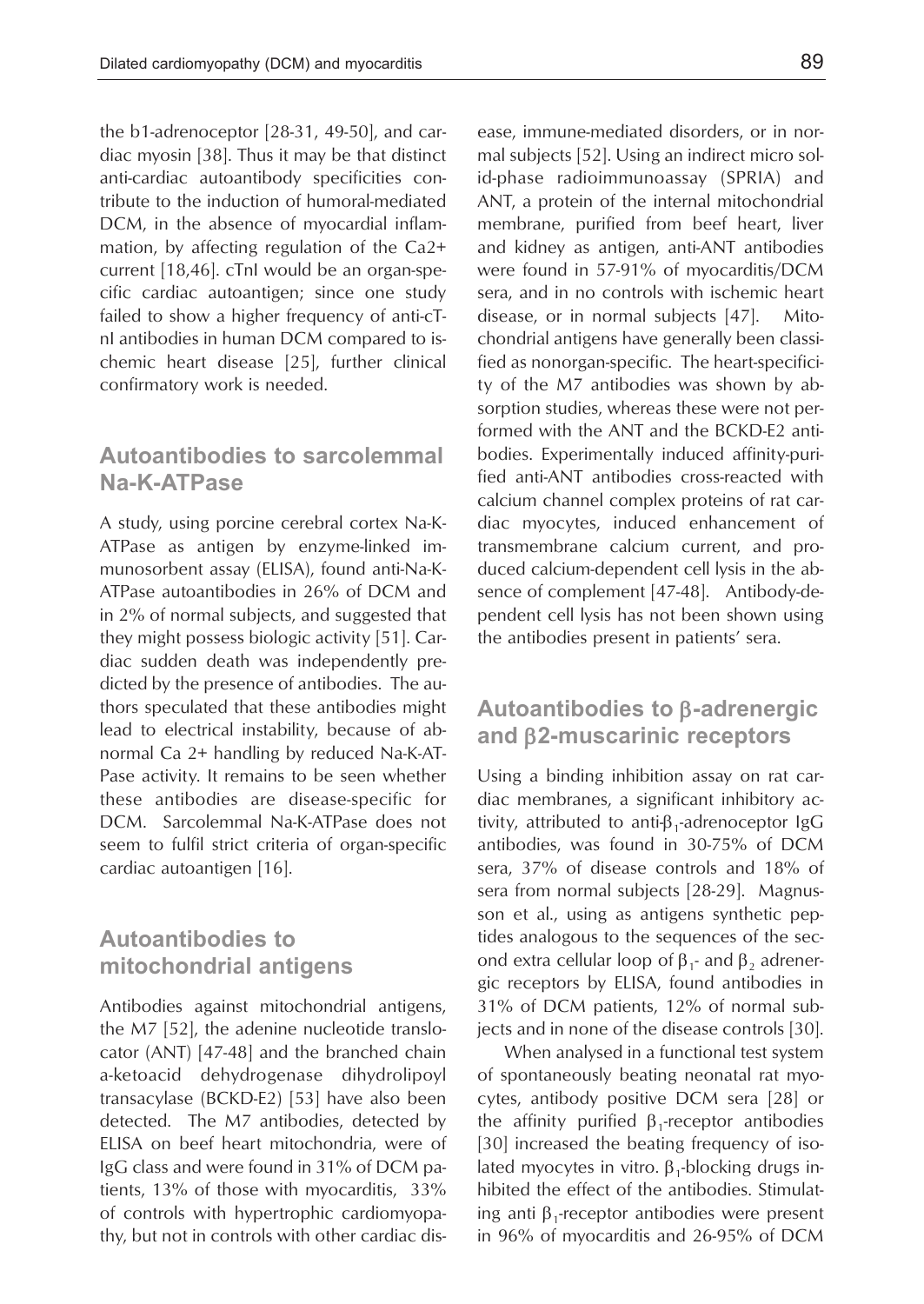sera, in 8-10% of controls with ischemic heart disease and 0-19% of normal subjects [16]. It has been suggested that this antibodymediated stimulation of the b1-receptor, observed in vitro, could occur in vivo.

Fu et al., using as antigen a synthetic peptide analogous to the 169-193 sequence of the second extra cellular loop of human M2 muscarinic receptors by ELISA, showed anti-M2 antibodies in 39% of DCM sera and 7% of the normal subjects [54]. The immunization of rabbits with a synthetic peptide corresponding to the sequence of the second extracellular loop of either β<sub>1</sub>-adrenoceptors or M2-muscarinic receptors resulted in a moderate dilatation of the right ventricle with lymph mononuclear cell infiltrates within a year [55]. DCM was induced by immunizing inbred rats against the second extra cellular loop of  $β_1$ - and  $β_2$  adrenergic receptors and reproduced in healthy isogenic rats by passive transfer of the stimulatory autoantibodies from diseased rats [49]. Based on these results these authors suggested that anti- $\beta_1$ adrenergic receptor-induced DCM should be considered a disease entity of its own, similar to other receptor-directed autoimmune diseases, such as myasthenia gravis or Graves' disease [50]. It is puzzling that these receptors, established autoantigens in an organspecific autoimmune disease such as myocarditis/DCM, are not strictly organ-specific cardiac components; in fact their distribution is not restricted to the heart, and there are no cardiac-specific isoforms [16].

The frequency of stimulating anti- $\beta_1$ adrenergic receptor antibodies was rather low (about 10% in ischemic and 30% in DCM) using cell systems that have been advocated as gold standard tools for detection of functionally relevant antibodies in patients since they present the target receptor in its natural conformation [31], but new screening techniques have been developed such as functional fluorescence resonance energy transfer (FRET) assay [56]. A pilot study of immunoadsorption failed to show a correlation between hemodynamic benefit and anti-β<sub>1</sub>receptor antibody positivity [57]. The pathogenic contribution of anti-β<sub>1</sub>-receptor, anti-M2 receptor, anti-troponin, AHA and AIDA in human myocarditis/DCM and their relevance for prognosis and therapy is being actively investigated in a multicenter prospective trial, the ETICs trial [58].

## **Autoimmunity in myocarditis/DCM: clinical implications and conclusive remarks**

The presence of organ- and disease-specific AHA of IgG class against myosin and other antigens supports the involvement of autoimmunity in at least one third of myocarditis/ DCM patients and in 60% of both familial and non-familial pedigrees [10,16,19- 20,23,24]. In overt DCM, AHA was associated with shorter duration and minor severity of symptoms [23]. In many patients who were AHA positive at diagnosis these markers were undetectable at follow-up [59]. In symptom-free relatives AHA preceded of 5 years other diagnostic abnormalities of heart dysfunction [20]. These findings suggest that AHA detected by s-I IFL are early markers. The absence of antibodies at diagnosis in some patients could indicate that cell-mediated mechanisms are predominant, and/or that autoimmunity is not involved; since the preclinical stage in DCM is prolonged [20], it might also relate to reduction of antibody levels with disease progression [59]. These findings have been obtained using standard autoimmune serology techniques, in particular s-I IFL, ELISA and immunoblotting, and have been confirmed by several groups [26,27,37,38]. The low frequency of AHA detected by s-I IFL in control patients with heart dysfunction not due to myocarditis/ DCM [10,16,19-20,23,24], the decrease in antibody titres in advanced DCM and their detection in symptom-free relatives with a normal echocardiogram [19,20,59] suggest that these markers are not epiphenomena associated with tissue necrosis of various caus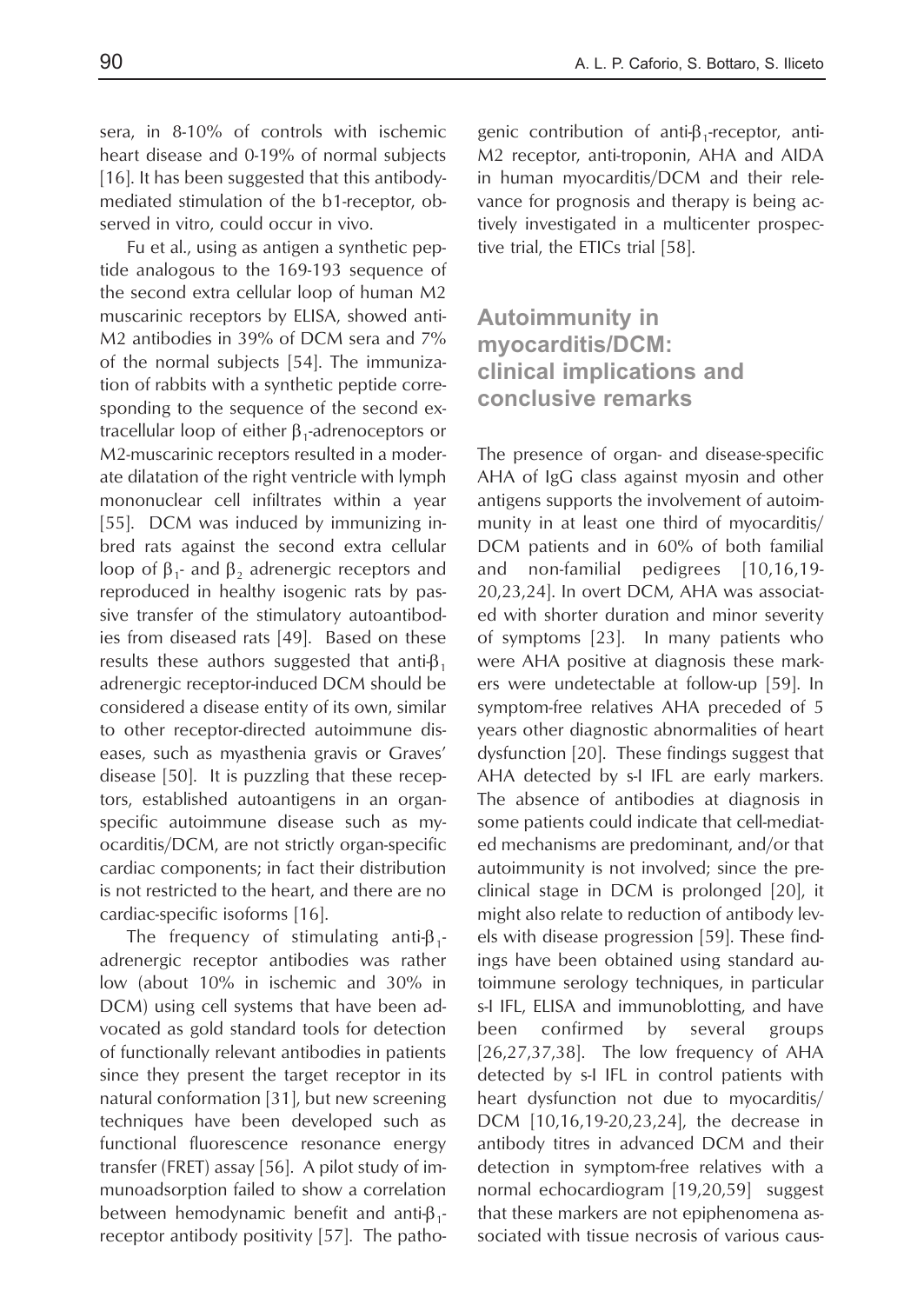es, but represent specific markers of immune pathogenesis. AHA were found in similar proportions of patients with DCM and with biopsy-proven myocarditis according to the Dallas criteria, included in the Myocarditis Treatment Trial [24], suggesting that conventional histology does not distinguish between patients with and without an on-going immune-mediated process. The Myocarditis Treatment Trial failed to show an improvement in survival in biopsy-proven myocarditis with immunosuppressive therapy [11]; however, no immunohistochemical or serological markers (e.g. increased HLA expression on EMB and/or detection of serum AHA in the absence of viral genome in myocardial tissue) were used to identify those patients with immune-mediated pathogenesis in whom immunosuppression could have been beneficial [11]. Conversely, recent studies suggest its long-term benefit in immune-mediated myocarditis/DCM, identified by immunohistochemical markers on EMB or serum AHA in the absence of viral genome [12,13,60] and in giant cell myocarditis [15]. In a recent prospective study of biopsy-proven myocarditis, the disease was classified as autoimmune, (positive AHA, virus-negative PCR), in 48% of patients, viral (virus-positive PCR, negative AHA) in 9%, viral and immune (virus-positive PCR, positive AHA) in 12%, idiopathic and/or cell-mediated (virus-negative PCR, negative AHA) in 31% [10]. Thus, autoimmune myocarditis was the most common form, suggesting that a majority of patients may benefit of immunosuppression. The 31% of cases that were negative for both AHA and PCR [10] might be classified as "idiopathic myocarditis" and could reflect viral myocarditis, due to yet unknown pathogens, or, most likely, a cell-mediated autoimmune form, that might benefit of immunosuppression. AHA occurred in association with positive PCR for virus in 12% of patients [10]. These patients might be candidates for antiviral and, after virus clearance, immunosuppression or combined anti-viral and immunosuppressive therapy.

Virus-negative myocarditis/DCM patients with cardiac-specific autoantibodies should also be included in future trials of immunosuppressive therapy.

Myosin fulfilled the expected criteria for organ-specific autoimmunity, in that immunization with cardiac but not skeletal myosin reproduced, in susceptible mouse strains, the human disease phenotype of myocarditis/ DCM [17,36,37,41-44]. However, autoimmune diseases are often polyclonal, with production of autoantibodies to different autoantigens. Some of these autoantigens are involved earlier in disease and are more closely related to primary pathogenetic events compared to those, which play a role in secondary immunopathogenesis [17]. Both experimental and clinical evidence, in particular the multiplicity of autoantibody specificities identified so far, exists that this also applies to myocarditis/DCM.

Non antigen-specific IgG adsorption has been used in DCM patients with high titre antibodies to the  $β_1$ -receptor, and it has been suggested that it has beneficial clinical effects, accompanied by undetectable antibody titres during follow-up [32]. This does not imply a direct pathogenic effect of the anti β<sub>1</sub>-receptor antibodies. The adsorption technique used was non-antigen specific; in addition, in antibody-mediated disorders the antibody titres rise again at the end of plasmapheresis. However, recently new evidence has been provided in favour of the possibility that the beneficial effect of immunoadsorption is related to removal of pathogenic cardio depressant autoantibodies of IgG3 subclass, although no conclusion is yet possible on the potential pathogenic role of a specific autoantibody [33,61]. It may be that this technique has a favourable immunomodulatory/immunosuppressive effect; in addition, IgG substitution performed after immunoadsorption to avoid infective complications of unselective IgG depletion, may have contributed to the observed hemodynamic improvement; randomized studies are underway. This does not undermine the possible role of any of the described antibodies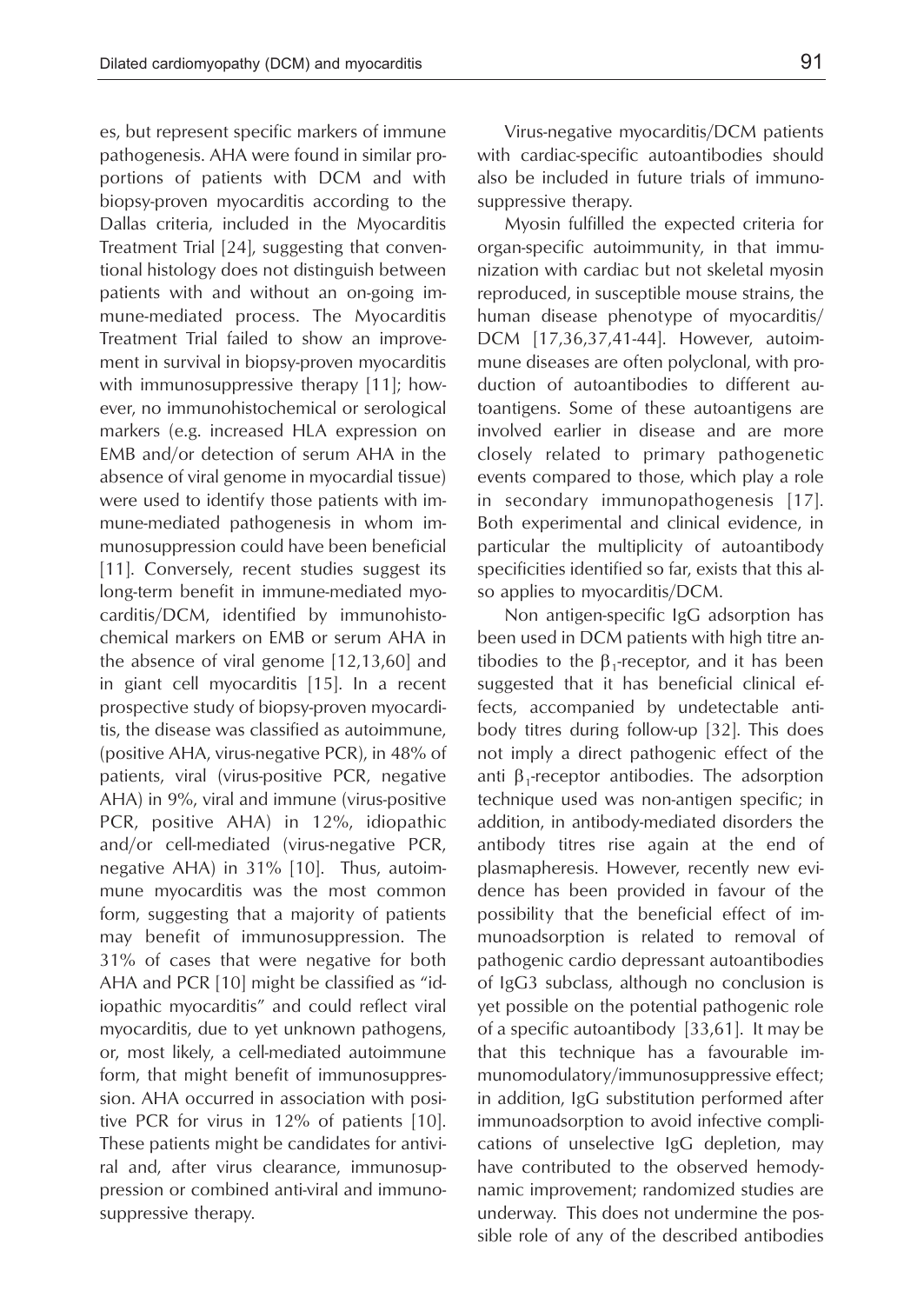as predictive markers. It is still unknown whether subjects classified as seronegative for one antibody are positive for another, which is the temporal sequence of appearance of the various antibodies (anti-myosin, c-TnI, b-adrenoceptor, mitochondrial and other antigens) and whether single or multiple antigen-specific antibody tests will be superior to a non-antigen specific technique, such as s-I IFL, as screening tools. Collaborative work among laboratories testing the individual antibodies is underway [58].

In conclusion, several groups have shown that a subset of patients with myocarditis/idiopathic DCM and of their symptom-free relatives has circulating heart-reactive autoantibodies. These autoantibodies are directed against multiple antigens, some of which are strictly expressed in the myocardium (e.g. organ-specific for the heart), others are expressed in heart and skeletal muscle (e.g. muscle-specific). Distinct autoantibodies have also different prevalence in disease and normal controls (e.g. by IFL the organ-specific and cross-reactive-1 type AHA are diseasespecific for DCM, some of the muscle-specific antibodies are not). Different antibody techniques detect one or more antibody specificities, thus they cannot be used interchangeably as screening tools. Antibody frequency in DCM vs. controls is expected to be different using distinct techniques; at present it is unknown whether the same subset (30-40%) of patients produce more than one antibody or different patient groups develop autoimmunity to different antigens. Antibodies of IgG class, which are shown to be cardiac and disease-specific for myocarditis/ DCM, can be used as reliable markers of autoimmune pathogenesis for identifying patients in whom immunosuppression and/or immunomodulation therapy may be beneficial and their relatives at risk. Some of these autoantibodies may also have a functional role in patients, as suggested by in vitro data as well as by preliminary clinical observations, though further work is in progress to clarify this important issue.

### **References**

- 1. Richardson P, McKenna WJ, Bristow M et al. Report of the 1995 World Health Organization/International Society and Federation of Cardiology Task Force on the definition and classification of cardiomyopathies. Circulation 1996; 93: 841-842
- 2. Jefferies JL, Towbin JA. Dilated cardiomyopathy. Lancet 2010; 375: 752-762
- 3. Aretz HT, Billingham ME, Edwards WE et al. Myocarditis: a histopathologic definition and classification. Am J Cardiol Pathol 1985; 1: 1-10
- 4. Magnani JW, Dec WG. Myocarditis. Current trends in diagnosis and treatment. Circulation 2006; 113; 876-90
- 5. Angelini A, Crosato M, Boffa GM et al. Active versus borderline myocarditis: clinicopathological correlates and prognostic implications. Heart 2002; 87: 210-215
- 6. Angelini A, Calzolari V, Calabrese F, Boffa GM, Maddalena F, Chioin R, Thiene G. Myocarditis mimicking acute myocardial infarction: role of endomyocardial biopsy in the differential diagnosis. Heart 2000; 84 (3): 245-50
- 7. Maisch B, Herzum M, Hufnagel G et al. Immunosuppressive and immunomodulatory treatment for myocarditis. Curr Opin Cardiol 1996; 11: 310-324
- 8. Yajima T, Knowlton KU. Viral myocarditis: from the perspective of the virus. Circulation 2009; 119: 2615-24
- 9. Calabrese F, Thiene G. Myocarditis and inflammatory cardiomyopathy: microbiological and molecular aspects. Cardiovascular Pathology 2003; 60: 11-25
- 10. Caforio ALP, Calabrese F, Angelini A, Tona F, Vinci A, Bottaro S, Ramondo A, Carturan E, Iliceto S, Thiene G, Daliento L. A prospective study of biopsy-proven myocarditis: prognostic relevance of clinical and etiopathogenetic features at diagnosis. Eur Heart J, 2007; 28 (11): 1326-33
- 11. Mason JW, O'Connell JB, Herskowitz A, Rose NR, McManus BM, Billingham ME, Moon TE, and the Myocarditis Treatment Trial Investigators. A clinical trial of immunosuppressive therapy for myocarditis. N Engl J Med 1995; 333: 269-275
- 12. Frustaci A, Chimenti C, Calabrese F, Pieroni M, Thiene G, Maseri A. Immunosuppressive therapy for active lymphocytic myocarditis: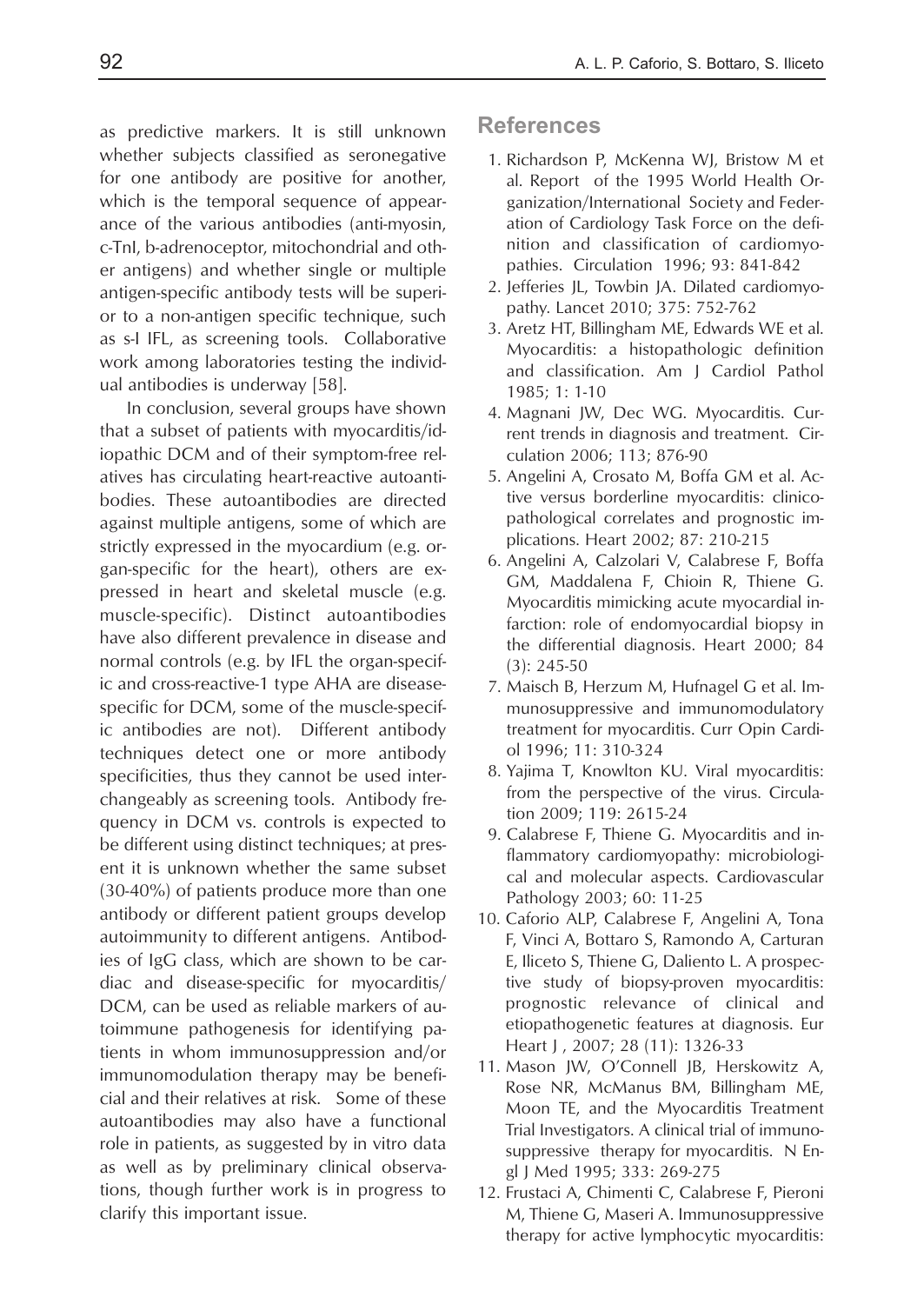virological and immunologic profile of responders versus nonresponders. Circulation 2003; 107: 857-63

- 13. Wojnicz R, Nowalany-Kozielska E, Wojciechowska C et al. Randomized, placebo controlled study for immunosuppressive treatment of inflammatory dilated cardiomyopathy. Two-year follow-up results. Circulation 2001; 104: 39-45
- 14. Caforio ALP, Tona F, Vinci A, Calabrese F, Ramondo A, L Cacciavillani, Corbetti F, Leoni L, Thiene G, Iliceto S, Angelini A. Acute biopsy-proven lymphocytic myocarditis mimicking Takotsubo cardiomyopathy. Eur J Heart Fail 2009; 11: 428-31
- 15. Cooper LT Jr, Hare JM, Tazelaar HD, Edwards WD, Starling RC, Deng MC, Menon S, Mullen GM, Jaski B, Bailey KR, Cunningham MW, Dec GW; Giant Cell Myocarditis Treatment Trial Investigators. Usefulness of immunosuppression for giant cell myocarditis. Am J Cardiol 2008; 102 (11): 1535-9
- 16. Caforio ALP, Tona F, Bottaro S, Vinci A, Daliento L, Thiene G, Iliceto S. Clinical implications of anti-heart autoantibodies in myocarditis and dilated cardiomyopathy. Autoimmunity 2008; 41 (1): 35-45
- 17. Rose NR. The significance of autoimmunity in myocarditis. In: Ernst Schering Research Foundation Workshop 55. Editors: HP Schultheiss, JF Kapp, Grotzbach G. Chronic viral and inflammatory cardiomyopathy. Berlin: Springer-Verlag, 2005: 169-93
- 18. Okazaki T, Honjo T. Pathogenic roles of cardiac autoantibodies in dilated cardiomyopathy. Trends in Molecular Medicine 2005; 11: 322-326
- 19. Caforio ALP, Keeling PJ, Zachara E et al. Evidence from family studies for autoimmunity in dilated cardiomyopathy. Lancet 1994; 344: 773-777
- 20. Caforio ALP, Mahon NG, Baig KM et al. Prospective familial assessment in dilated cardiomyopathy. Cardiac autoantibodies predict disease development in asymptomatic relatives. Circulation 2007; 115: 76- 83
- 21. Limas CJ, Iakovis P, Anyfantakis A, Kroupis C, Cokkison DV. Familial clustering of autoimmune diseases in patients with dilated cardiomyopathy. Am J Cardiol 2004; 93: 1189-91
- 22. Mahon NG, Madden B, Caforio ALP et al. Immunohistochemical evidence of myocardial disease in apparently healthy relatives of patients with dilated cardiomyopathy. J Am Coll Cardiol 2002; 39: 455-462
- 23. Caforio ALP, Bonifacio E, Stewart JT et al. Novel organ-specific circulating cardiac autoantibodies in dilated cardiomyopathy. J Am Coll Cardiol 1990; 15: 1527-1534
- 24. Caforio ALP, Goldman JH, Haven AJ et al. Circulating cardiac autoantibodies as markers of autoimmunity in clinical and biopsyproven myocarditis. Eur Heart J 1997; 18: 270-275
- 25. Caforio ALP, Grazzini M, Mann JM et al. Identification of a and b cardiac myosin heavy chain isoforms as major autoantigens in dilated cardiomyopathy. Circulation 1992; 85: 1734-1742
- 26. Lauer B, Schannwell M, Kuhl U et al. Antimyosin autoantibodies are associated with deterioration of systolic and diastolic left ventricular function in patients with chronic myocarditis. J Am Coll Cardiol 2000; 35: 11-18
- 27. Warraich RS, Dunn MJ, Yacoub MH. Subclass specificity of autoantibodies against myosin in patients with idiopathic dilated cardiomyopathy: proinflammatory antibodies in dilated cardiomyopathy patients. Biochem Biophys Res Commun 1999; 259: 255-261
- 28. Wallukat G, Morwinski M, Kowal K et al. Antibodies against the b-adrenergic receptor in human myocarditis and dilated cardiomyopathy: b-adrenergic agonism without desensitization. Eur Heart J 1991; 12 (Suppl D): 178-181
- 29. Limas CJ, Limas C. β-receptor antibodies and genetics in dilated cardiomyopathy. Eur Heart J 1991; 12 (Suppl D): 175-177
- 30. Magnusson Y, Wallukat G, Waagstein F et al. Autoimmunity in idiopathic dilated cardiomyopathy: characterization of antibodies against the  $β_1$ -adrenoceptor with positive chronotropic effect. Circulation 1994; 89: 2760-2667
- 31. Jahns R, Boivin V, Krapf T et al. Modulation of b1-adrenoceptor activity by domain-specific antibodies and heart-failure associated autoantibodies. J Am Coll Cardiol 2000; 36: 1280-1287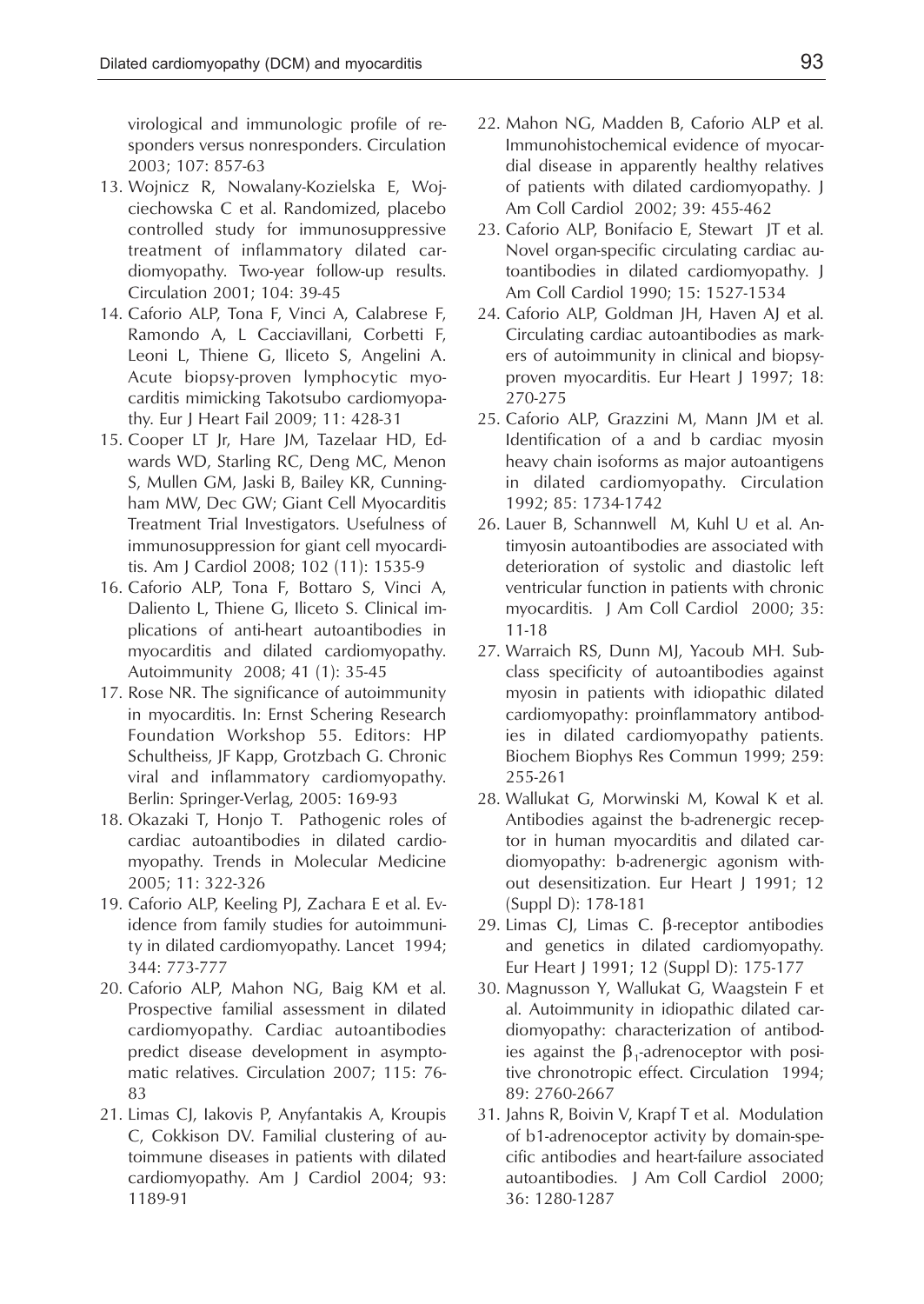- 32. Muller J, Wallukat G, Dandel M et al. Immunoglobulin adsorption in patients with idiopathic dilated cardiomyopathy. Circulation 2000; 101: 385-391
- 33. Staudt A, Bohm M, Knebel F et al. Potential role of autoantibodies belonging to the immunoglobulin G-3 subclass in cardiac dysfunction among patients with dilated cardiomyopathy. Circulation 2002; 106: 2448- 2453
- 34. Caforio ALP, Wagner R, Gill JR et al. Organspecific cardiac autoantibodies: new serological markers for systemic hypertension in autoimmune polyendocrinopathy. Lancet 1991 337: 1111-15
- 35. Caforio ALP, Brucato A, Doria A, Brambilla G, Vinci A, Ghirardello A, Bottaro S, Tona F, Betterle C, Daliento L, Thiene G, Iliceto S. High frequency of circulating anti-heart and anti-intercalated disc autoantibodies: evidence for autoimmunity in idiopathic recurrent acute pericarditis. Heart 2010; 96: 779- 84
- 36. MacLellan RW, Lusis AJ. Dilated cardiomyopathy: learning to live with yourself. Nat Med 2003; 9: 1455-1456
- 37. Rose NR. Viral damage or 'molecular mimicry'– placing the blame in myocarditis. Nature Med 2000; 6: 631-632
- 38. Warraich RS, Griffiths E, Falconar A, et al. Human cardiac myosin autoantibodies impair myocyte contractility: a cause-and-effect relationship. FASEB J 2006; 20: 651-660
- 39. Horwitz MS, La Cava A, Fine C et al. Pancreatic expression of interferon-g protects mice from lethal coxsackievirus B3 infection and subsequent myocarditis. Nature Med 2000; 6: 693-707.
- 40. Galvin JE, Hemric ME, Ward K et al. Cytotoxic mAb from rheumatic carditis recognizes heart valves and laminin. J Clin Invest 2000; 106: 217-224
- 41. Neu N, Rose NR, Beisel KW et al. Cardiac myosin induces myocarditis in genetically predisposed mice. J Immunol 1987; 139: 3630-3636
- 42. Smith SC, Allen PM (1991) Myosin-induced myocarditis is a T cell-mediated disease. J Immunol 1991; 147: 2141-2147
- 43. Kuan AP, Zuckier L, Liao L et al. Immunoglobulin isotype determines pathogenicity in antibody-mediated myocarditis in naïve mice. Circ Res 2000; 86: 281-285
- 44. Li Y, Heuser JS, Cunningham LC, Kosanke SD, Cunningham MW. Mimicry and antibody-mediated cell signaling in autoimmune myocarditis. J Immunol 2006; 177: 8234-8240.
- 45. Nishimira H et al. Autoimmune dilated cardiomyopathy in PD-1 receptor-deficient mice. Science 2001; 291: 319-322
- 46. Okazaki T, Tanaka Y, Nishio R et al. Autoantibodies against cardiac troponin I are responsible for dilated cardiomyopathy in PD-1-deficient mice. Nat Med 2003; 9: 1477- 1483
- 47. Schultheiss HP, Kuhl U, Schwimmbeck P et al Biomolecular changes in dilated cardiomyopathy. In: Baroldi G, Camerini F, Goodwin JF (eds). Advances in Cardiomyopathies. Springer Verlag, Berlin, 1990, pp. 221-234
- 48. Schultheiss HP, Ulrich G, Janda I et al. Antibody mediated enhancement of calcium permeability in cardiac myocytes. J Exp Med 1988; 168: 2105-2119
- 49. Jahns R, Boivin V, Hein L et al. Direct evidence for a b1-adrenergic receptor directed autoimmune attack as a cause of idiopathic dilated cardiomyopathy. J Clin Invest 2004; 113:1419-1429
- 50. Jahns R, Boivin V,Lohse MJ et al. b1-adrenergic receptor function, autoimmunity and pathogenesis of dilated cardiomyopathy. Trends Cardiovasc Med 2006; 16:20-24
- 51. Baba A, Yoshikawa T, Ogawa S. Autoantibodies against sarcolemmal Na-K-ATPase: possible upstream targets of arrhythmias and sudden death in patients with dilated cardiomyopathy. J Am Coll Cardiol 2002; 40: 1153-1159
- 52. Klein R, Maisch B, Kochsiek K et al. Demonstration of organ specific antibodies against heart mitochondria (anti-M7) in sera from patients with some forms of heart diseases. Clin Exp Immunol 1984; 58: 283-292
- 53. Ansari AA, Neckelmann N, Villinger F et al. Epitope mapping of the branched chain-ketoacid dehydrogenase dihydrolipoyl transacylase (BCKD-E2) protein that reacts with sera from patients with idiopathic dilated cardiomyopathy. J Immunol 1994; 153: 4754-4765
- 54. Fu LX, Magnusson Y, Bergh CH et al. Localization of a functional autoimmune epitope on the muscarinic acetylcholine receptor-2